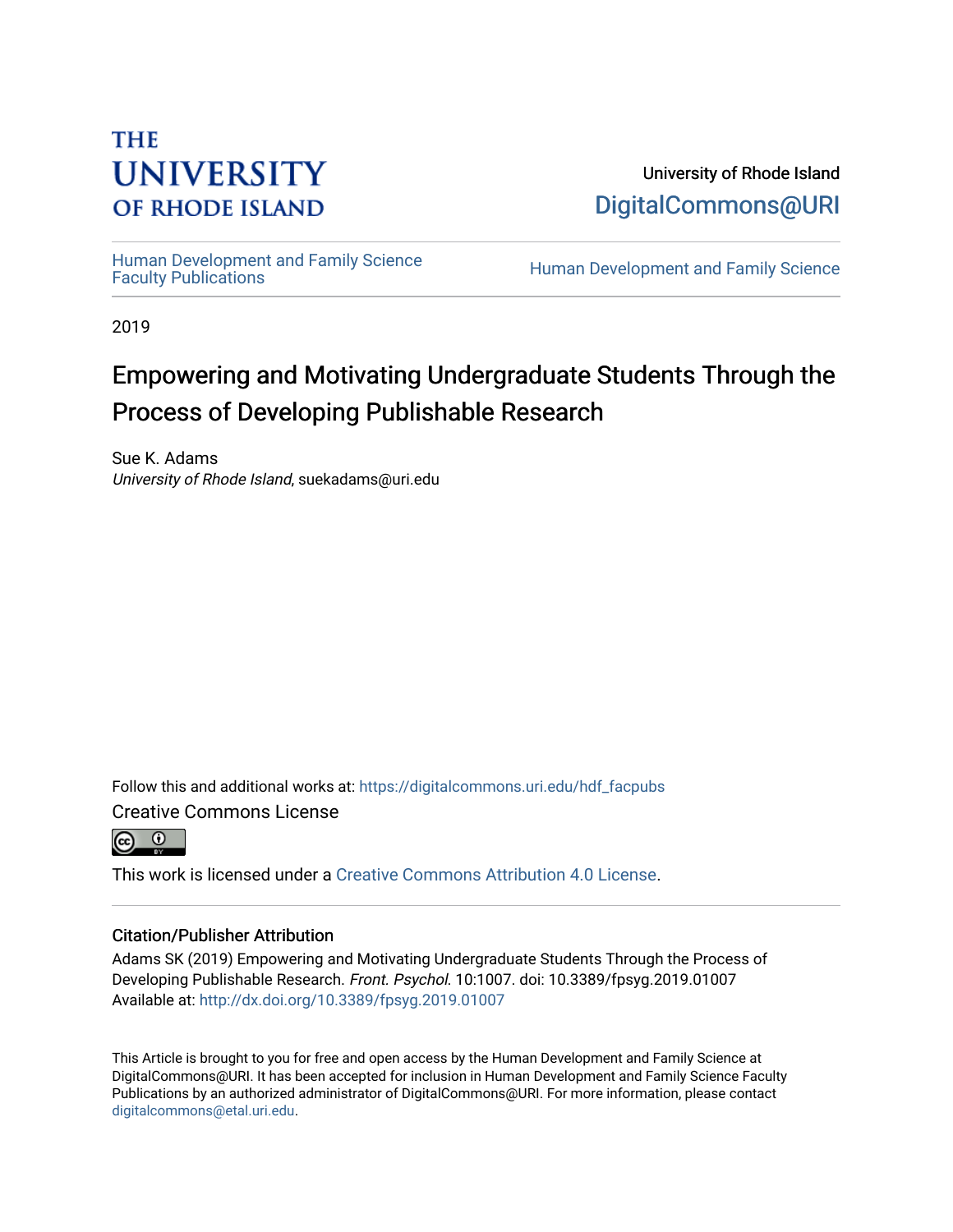



# Empowering and Motivating [Undergraduate Students Through the](https://www.frontiersin.org/articles/10.3389/fpsyg.2019.01007/full) Process of Developing Publishable Research

[Sue K. Adams\\*](http://loop.frontiersin.org/people/603293/overview)

*Human Development and Family Studies, University of Rhode Island, Kingston, RI, United States*

Keywords: publishing, undergraduate, research, mentoring, social science, psychology

Mentoring undergraduates in research is a truly rewarding endeavor. There are immense benefits for both students and faculty mentors who engage in high-quality undergraduate research mentorship [\(Bowman and Stage, 2002;](#page-3-0) [Osborn and Karukstis, 2009\)](#page-3-1). For students, the experience allows them to expand their skills and knowledge, increase self-efficacy and self-confidence, increase learning gains, and connect classroom learning to real-world settings [\(Palmer et al., 2015\)](#page-4-0). Becoming part of a research lab can inspire future graduate studies or job paths in a certain field, and provide a competitive edge over peers [\(Shellito et al., 2001;](#page-4-1) [Davis and Jones, 2017\)](#page-3-2). For faculty, mentorship can promote the transfer of academic "DNA" and generate meaningful scholarship [\(Lancy, 2003\)](#page-3-3). The focus of this paper is to discuss principles that I have found effective in guiding undergraduates to produce publishable research. These principles are largely informed by learner-centered practices [\(Cornelius-White, 2007\)](#page-3-4) including rapport building, facilitating motivation, empowering students by honoring their ideas and opinions, encouraging problem solving, scaffolding, and internal and external self-reflection.

### **OPEN ACCESS**

#### Edited by:

*Jeanine Lee McHugh Skorinko, Worcester Polytechnic Institute, United States*

#### Reviewed by:

*Amy A. Overman, Elon University, United States*

> \*Correspondence: *Sue K. Adams [suekadams@uri.edu](mailto:suekadams@uri.edu)*

#### Specialty section:

*This article was submitted to Educational Psychology, a section of the journal Frontiers in Psychology*

Received: *20 November 2018* Accepted: *16 April 2019* Published: *03 May 2019*

#### Citation:

*Adams SK (2019) Empowering and Motivating Undergraduate Students Through the Process of Developing Publishable Research. Front. Psychol. 10:1007. doi: [10.3389/fpsyg.2019.01007](https://doi.org/10.3389/fpsyg.2019.01007)*

## PRODUCTIVE LABS BEGIN WITH GOOD RECRUITMENT AND RAPPORT BUILDING

Over my time in academia, I have recruited many undergraduate research assistants (URA). I often recruit from my courses where I cover similar content to my research. I describe the types research that I engage in, as well as the benefits of working closely with a faculty member, which include fostering a close working relationship with faculty and peers, increasing confidence and knowledge, and preparation for future roles in research [\(Seymour et al., 2004\)](#page-4-2). Best practice is to set GPA requirements and a high grade in research methods courses [\(Shellito et al., 2001\)](#page-4-1). However, I do not share these requirements with students, as I want all students who are personally motivated by the opportunity to apply. Students are asked to submit a paragraph stating why they want to become an URA. If students do not meet the requirements but have a compelling case for how the experience with help meet their personal goals, I most often invite them to become an URA.

Despite the processed described above, at times I have inadvertently recruited students who "just need credit" and may not possess the intrinsic motivation to engage in research as a means to an end of a larger personal goal. One of most important lessons that I have learned from this is how to increase motivation. For example, positive faculty attitudes and behaviors can promote a culture of excellence in undergraduate settings [\(Umbach and Wawrzynski, 2005\)](#page-4-3). Building rapport and a relationship with students is one of the most powerful influences on motivation, as well as the cognitive and emotional development of students [\(Umbach and Wawrzynski, 2005;](#page-4-3) Shanahan et al., [2015\)](#page-4-4). Being approachable, respectful, and friendly have all been shown to increase students' intrinsic and extrinsic motivation [\(Komarraju et al., 2010\)](#page-3-5) and allow students to safely explore their ideas and interests. In my lab, I make every effort to get to know my students as individuals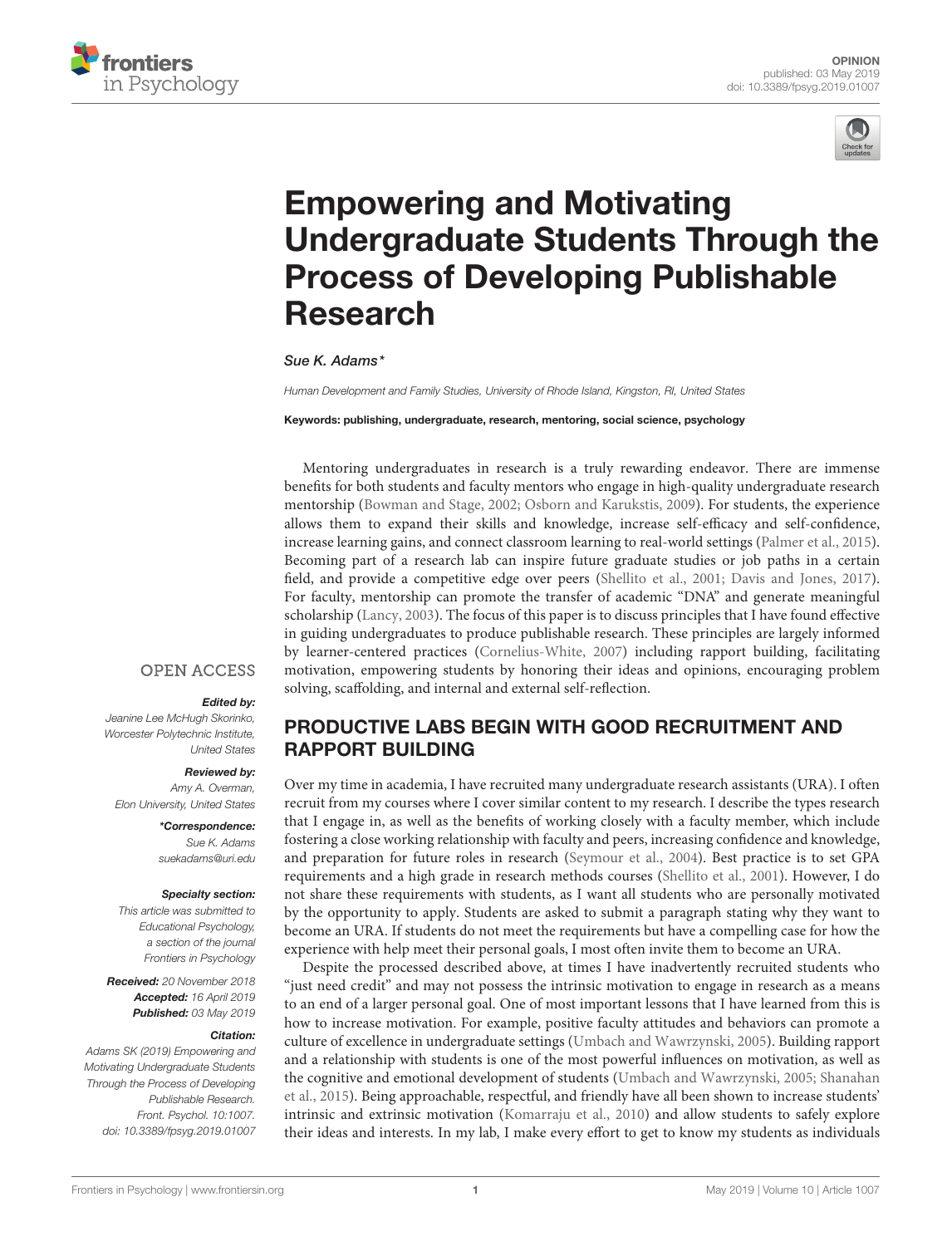and convey genuine interest and concern about their lives [\(Shellito et al., 2001;](#page-4-1) [Behar-Horenstein et al., 2010\)](#page-3-6). For example, during lab meeting I talk about my family and ask students about their families, their classes or other topics of interest. These informal conversations provide a window into their emotional state, stressors they may be experiencing, and specific learning challenges or strengths [\(Shanahan et al., 2015\)](#page-4-4). Developing a deeper relationship also sets the stage for mentees who are more likely to commit to engaging in the process of publishing research beyond their semester-long laboratory experience. This is a key factor in mentoring students through publishable research and increasing faculty productivity, as most publishable works take longer than a semester to complete [\(Cooley et al., 2008\)](#page-3-7). Finally, strong rapport increases the likelihood that students will recruit their peers to join the lab in the future, which is a helpful recruitment tool.

## FACILITATING STRUCTURE, COMMUNICATION AND SCAFFOLDED EXPECTATIONS

After recruiting motivated students, the onus is on the faculty mentor to structure a laboratory environment that is organized, sets a standard for clear communication, and identifies expectations for the student [\(Mabrouk, 2003\)](#page-3-8). The National Mentoring Research Network (e.g., [Vishwanatha et al., 2016\)](#page-4-5) suggests using "compacts" which are syllabi-like document that identify the laboratory rules and expectations. I often use a compact that includes projects for the semester, expectations for professionalism, time commitments, and how to problem solve issues (see **[Appendix 1](#page-3-9)**). As a lab, we update this document as significant research tasks arise. I also review the compact individually with students at three points in the semester to track progress toward personalized goals. Regular review also helps me to match tasks with the students best equipped and motivated to complete them in a thorough manner.

Clear expectations of the work to be performed between meetings also helps to facilitate productivity and well scaffolded activity [\(Shanahan et al., 2015\)](#page-4-4). In my laboratory, I utilize shared Google drive to do lists that are updated weekly. This structure is useful in ensuring that students know who is assigned to a task during the week, which increases workflow momentum. At each lab meeting we review the tasks on the to do list, and I allow students to choose new activities of interest to them. Students are then required to update the to do list with the status of the task throughout the week.

To facilitate a sense of community, I pair students into working groups of two and ask them to work on specific tasks together so that they are accountable to another person and can co-problem solve any issues that arise [\(Shanahan et al., 2015\)](#page-4-4). I regularly check in with individuals about whether their partner has been accountable on tasks. If students do not complete tasks assigned to them, I gently remind them that they are part of a team that is working toward a shared goal. If issues continue, I privately discuss the issue with the student to better understand any situational factors that might be impacting their work. We problem solve strategies that could help to improve productivity, such as assigning tasks with which they are comfortable and competent to complete [\(Shellito et al., 2001\)](#page-4-1).

Mentors should also consider each student's zone of proximal development and scaffold tasks that aid to enhance development [\(Thiry and Laursen, 2011\)](#page-4-6). Providing meaningful experiences that are linked to clear outcomes allows students to have experiences that can feel fundamentally different from traditional didactic learning. Teaching students to actively apply their knowledge to problem based learning may contribute to a shift in students' understanding of themselves as competent researchers and life-long learners who can actively apply knowledge to solve problems [\(Hmelo-Silver, 2004;](#page-3-10) Davis and Jones, [2017\)](#page-3-2). To demonstrate, I spend time during lab meetings discussing research methodology issues that have to be solved. Allowing students the space to think and contribute their ideas to the problem solving process fosters increased mastery in active problem solving, creates team cohesion and feelings of competence, which results an elevation in the quality of work produced [\(Lopatto, 2003;](#page-3-11) [Shanahan et al., 2015\)](#page-4-4). I also consider the developmental zones of individual students and intentionally assign task leaders who will be able to scaffold higher levels of learning beyond my direct mentorship [\(Gilmore et al., 2015\)](#page-3-12). This structure increases the likelihood that students will receive the reinforcement of concepts at multiple times throughout the week and decrease questions directed at the mentor.

## PRODUCING PUBLISHABLE-QUALITY WORK WITH UNDERGRADUATES

Creating publishable-quality work takes time and effort. It is important to acknowledge that not all undergraduate students are capable of publishable work—yet. Writing is a skill that blossoms over time, and if undergraduate students came from diverse and underserved schools with limited supports for writing, we might expect that their skills will require extra time to flourish [\(Early and DeCosta-Smith, 2010\)](#page-3-13). I often wait until the end of a research experience to assess if someone is ready and capable of engaging in the publication process. Students who are reliably working toward achieving their learning goals, show high levels of intrinsic motivation, and have future professional goals that align with research are the best candidates. As I discuss the opportunities with qualified students, I am very clear that publishing is a long and iterative process. I explain how the publication process works, ranging from the amount of effort and time that it takes to collect and analyze data, the steps of writing a manuscript, and the review process. Students are told that they will be required to have direct and substantial intellectual contributions toward the paper, which will depend on the order of authorship [\(Burks and Chumchal, 2009\)](#page-3-14). Students who are driven to maintain a working relationship with their faculty mentor and continue to work in the lab over the course of semesters, with or without credit, are already demonstrating the first important facet to achieving publishable work—self motivation to engage in the process [\(Gilmore et al., 2015\)](#page-3-12).

Understanding and practicing good writing is also essential to producing publishable-quality work [\(Guilford, 2001\)](#page-3-15). Therefore, throughout the research experience I ask students read a variety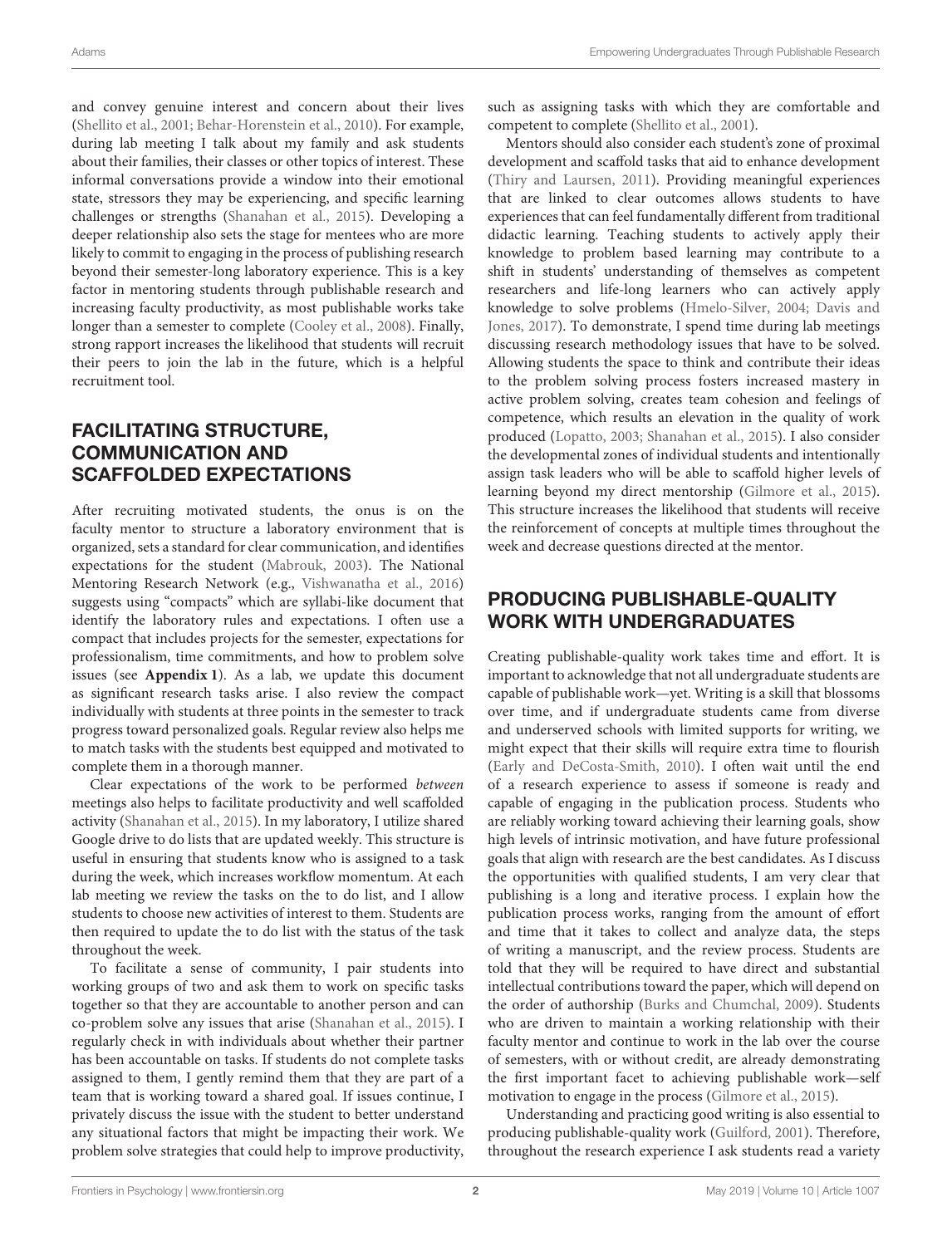of articles and apply their foundations in research methods. We also read journal articles written with former URAs so that they can see that a journal article is an achievable goal. I then scaffold a process of guided dissemination [\(Shanahan et al., 2015\)](#page-4-4), by first asking students to create a poster abstract which will be submitted to smaller institutional or regional conferences. This helps them to think deeper about how they would communicate the conceptual work of the research lab, both in writing and in images. Finally, for students who will continue working toward publication, I tailor manuscript writing to the student's strengths. I provide clear expectations that there will be numerous revisions before submission. To help students better achieve the goals, I break up the writing into smaller sections and provide approachable examples as models. Perhaps most importantly, however, is to have patience, provide constructive feedback, and allow the student to make multiple revisions [\(Guilford, 2001\)](#page-3-15). It is important to emphasize that publishable writing is unlike a mastery approach where assignments are completed once (Pierce and Kalkman, [2003\)](#page-4-7), but rather requires continued thought and revision over time. Rewriting the sections may be quicker for the faculty mentor [\(Burks and Chumchal, 2009\)](#page-3-14), but it does not allow the student to learn the skills of writing and can undermine their self-esteem by sending the message that "You can't do it, so I am going to do it for you" [\(Wilson and Devereux, 2014\)](#page-4-8).

## THE VALUE OF MENTOR SELF-REFLECTION

Lastly, a faculty mentor's ability to successfully lead a URA through research should include both inward and outward reflection. Most faculty mentors have not received training in pedagogy, writing, zones of proximal development, or research mentorship. However, faculty are intrinsically motivated by a

## **REFERENCES**

- <span id="page-3-16"></span>Baker, V. L., Pifer, M. J., Lunsford, L. G., Greer, J., and Ihas, D. (2015). Faculty as mentors in undergraduate research, scholarship, and creative work: motivating and inhibiting factors. Mentor. Tutor. 23, 394–410. doi: [10.1080/13611267.2015.1126164](https://doi.org/10.1080/13611267.2015.1126164)
- <span id="page-3-6"></span>Behar-Horenstein, L. S., Roberts, K. W., and Dix, A. C. (2010). Mentoring undergraduate researchers: an exploratory study of students and professors perceptions. Mentor. Tutor. 18, 269–291. doi: [10.1080/13611267.2010.492945](https://doi.org/10.1080/13611267.2010.492945)
- <span id="page-3-0"></span>Bowman, M. H., and Stage, F. K. (2002). Personalizing the goals of undergraduate research. J. Coll. Sci. Teach. 32:120.
- <span id="page-3-14"></span>Burks, R. L., and Chumchal, M. M. (2009). To co-author or not to co-author: how to write, publish, and negotiate issues of authorship with undergraduate research students. Sci. Signal. 2:tr3. doi: [10.1126/scisignal.294tr3](https://doi.org/10.1126/scisignal.294tr3)
- <span id="page-3-7"></span>Cooley, E. L., Garcia, A. L., and Hughes, J. L. (2008). Undergraduate research in psychology at liberal arts colleges: reflections on mutual benefits for faculty and students. N. Am. J. Psychol. 10, 463–471.
- <span id="page-3-4"></span>Cornelius-White, J. (2007). Learner-centered teacher-student relationships are effective: a meta-analysis. Rev. Educ. Res. 77, 113–143. doi: [10.3102/003465430298563](https://doi.org/10.3102/003465430298563)
- <span id="page-3-2"></span>Davis, S. N., and Jones, R. M. (2017). Understanding the role of the mentor in developing research competency among undergraduate researchers. Mentor. Tutor. 25, 455–465. doi: [10.1080/13611267.2017.1403534](https://doi.org/10.1080/13611267.2017.1403534)
- <span id="page-3-13"></span>Early, J. S., and DeCosta-Smith, M. (2010). Making a case for college: A genre-based college admission essay intervention for underserved high

number of factors, including their prior experience as a student, professional agendas and alignment with the mission of their institution [\(Baker et al., 2015\)](#page-3-16). In addition to motivational factors, faculty mentors should continually engage in outward self-reflection about how mentorship can meet the goals of both themselves and their students. Recognizing the changing social, emotional, physical and educational needs of the whole learner can result in lifelong learning, employability, and intellectual socialization, as well as an important frame of reference for why the time and energy spent on undergraduate mentorship is worthwhile [\(Cornelius-White, 2007;](#page-3-4) [Thiry and Laursen, 2011\)](#page-4-6).

It only takes one authority figure to either bolster or undermine a student's belief in themself. Whether or not the final project gets published is a relatively minor issue compared to whether students believe that they are capable of achieving their goals. It is important to remember that students will not necessarily remember what you said or what you did, but rather how you made them feel. If they feel motivated to achieve the goals that you have set out for them, faculty mentors will pave the way for engaged students who commit to the process of producing publishablequality work.

## AUTHOR CONTRIBUTIONS

The author confirms being the sole contributor of this work and has approved it for publication.

## SUPPLEMENTARY MATERIAL

<span id="page-3-9"></span>The Supplementary Material for this article can be found [online at: https://www.frontiersin.org/articles/10.3389/fpsyg.](https://www.frontiersin.org/articles/10.3389/fpsyg.2019.01007/full#supplementary-material) 2019.01007/full#supplementary-material

school students. J. Writing Res. [2, 300–329. doi: 10.17239/jowr-2011.](https://doi.org/10.17239/jowr-2011.02.03.2) 02.03.2

- <span id="page-3-12"></span>Gilmore, J., Vieyra, M., Timmerman, B., Feldon, D., and Maher, M. (2015). The relationship between undergraduate research participation and subsequent research performance of early career STEM graduate students. J. High. Educ. 86, 834–863. doi: [10.1353/jhe.2015.0031](https://doi.org/10.1353/jhe.2015.0031)
- <span id="page-3-15"></span>Guilford, W. H. (2001). Teaching per review and the process of scientific writing. Adv. Physiol. Educ. [25, 167–175. doi: 10.1152/advances.2001.](https://doi.org/10.1152/advances.2001.25.3.167) 25.3.167
- <span id="page-3-10"></span>Hmelo-Silver, C. E. (2004). Problem-based learning: what and how do students learn? Educ. Psychol. Rev. 16, 235-266. doi: [10.1023/b:edpr.0000034022.16470.f3](https://doi.org/10.1023/b:edpr.0000034022.16470.f3)
- <span id="page-3-5"></span>Komarraju, M., Musulkin, S., and Bhattacharya, G. (2010). Role of student– faculty interactions in developing college students academic self-concept, motivation, and achievement. J. Coll. Stud. Dev. [51, 332–342. doi: 10.1353/csd.](https://doi.org/10.1353/csd.0.0137) 0.0137
- <span id="page-3-3"></span>Lancy, D. F. (2003). What one faculty member does to promote undergraduate research. N Direct. Teach. Learn. 93, 87–92. doi: [10.1002/tl.91](https://doi.org/10.1002/tl.91)
- <span id="page-3-11"></span>Lopatto, D. (2003). The essential features of undergraduate research. Counc. Undergrad. Res. Q. 24, 139–142.
- <span id="page-3-8"></span>Mabrouk, P. A. (2003). Research learning contracts: a useful tool for facilitating successful undergraduate research experiences. CUR Q. 21, 26–30.
- <span id="page-3-1"></span>Osborn, J. M., and Karukstis, K. K. (2009). "Chapter: 4 The benefits of undergraduate research, scholarship, and creative activity," in Broadening Participation in Undergraduate Research: Fostering Excellence and Enhancing